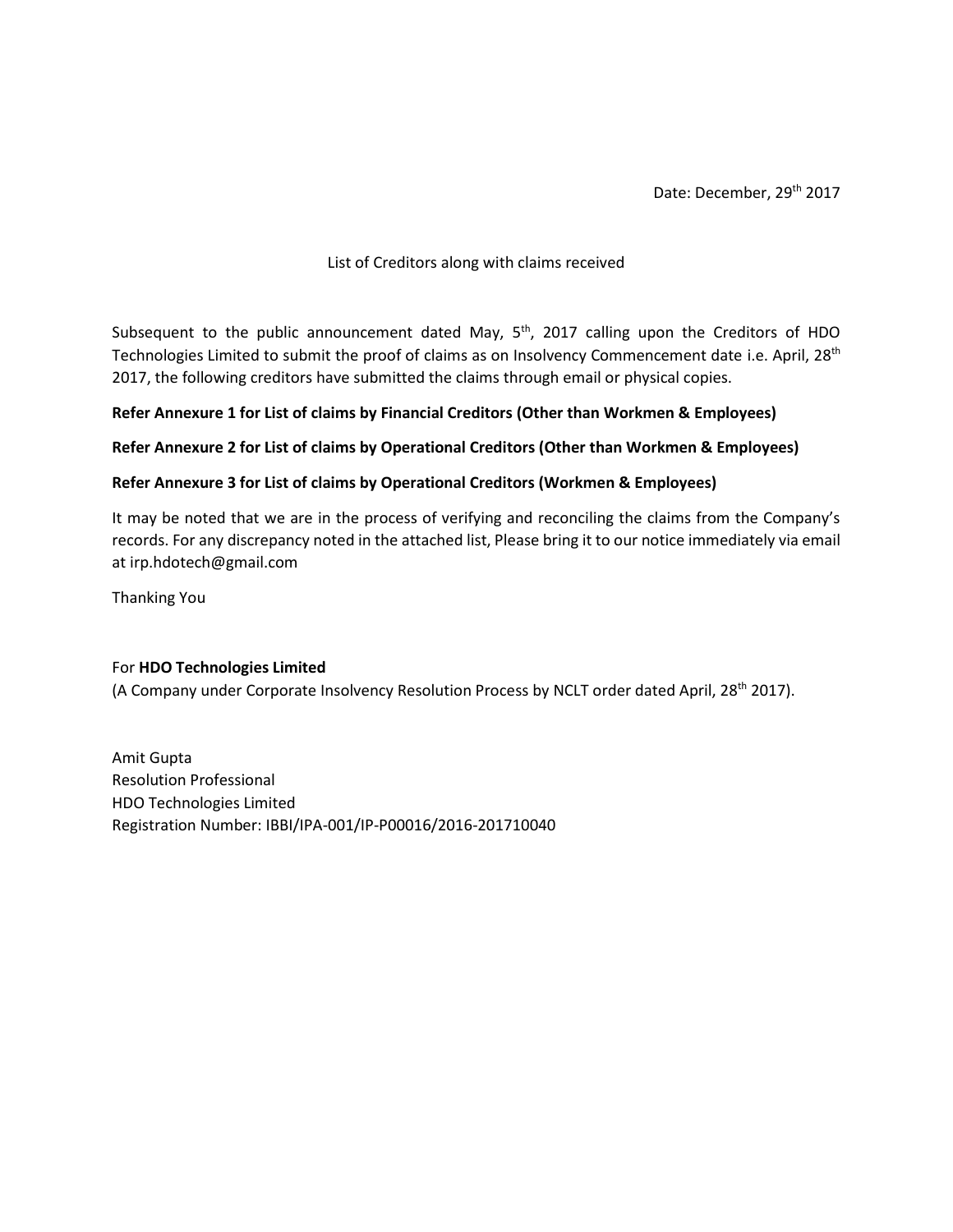| Sr. No.       | Name of the<br><b>Financial Creditor</b> | <b>Address</b>                                                | <b>Amount Claimed</b><br>(In Lakhs) | <b>Amount admitted</b><br>(In Lakhs) |
|---------------|------------------------------------------|---------------------------------------------------------------|-------------------------------------|--------------------------------------|
|               | Bank of India                            | Andheri LCB, MDI Building, 1st<br>Floor, Andheri West, Mumbai | 16,232                              | 16,232                               |
| $\mathcal{P}$ | Andhra Bank                              | 116, Sourabh, Andheri Kurla Road,<br>Andheri East, Mumbai     | 6,846                               | 6,846                                |

**Annexure 1 - List of Financial Creditors**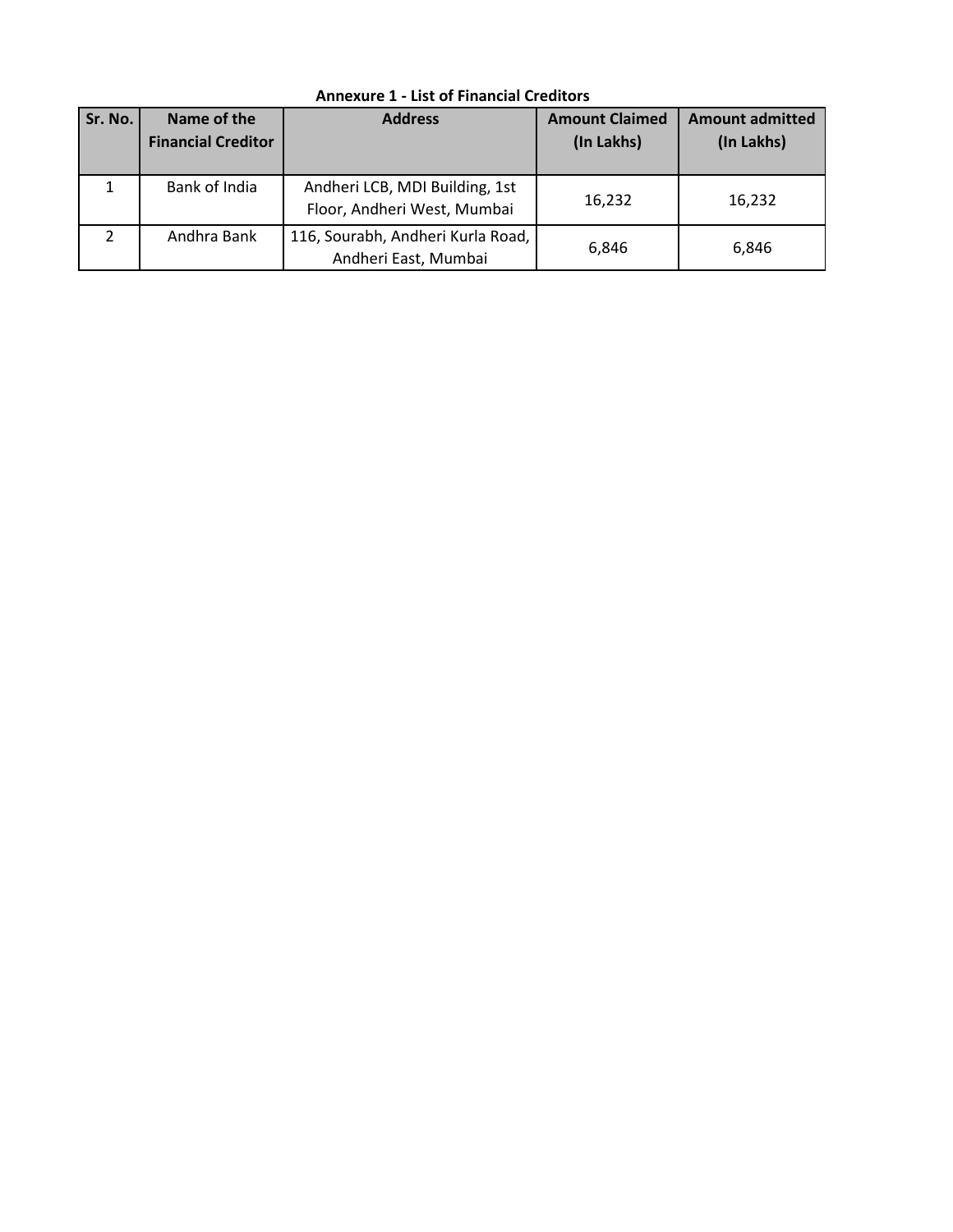|                         | Sr. No. Name of the Operational Creditor          | <b>Date of Claim</b> | <b>Amount Claimed Amount</b><br>(Rs. In Lakhs) | admitted<br>(Rs. In Lakhs) |
|-------------------------|---------------------------------------------------|----------------------|------------------------------------------------|----------------------------|
| $\mathbf 1$             | Sage Welds                                        | 26.07.2017           | 9.21                                           | 3.60                       |
| $\overline{2}$          | <b>ABC India Ltd</b>                              | 15.05.2017           | 28.31                                          | 13.47                      |
| $\overline{3}$          | Anand Tubes Pvt Ltd                               | 05.08.2017           | 1.49                                           | 1.49                       |
| $\overline{\mathbf{r}}$ | Om Engineering Works                              | 04.07.2017           | 3.89                                           | 3.87                       |
| 5                       | <b>Taru Marketing Service</b>                     | 19.08.2017           | 30.80                                          | 29.31                      |
| 6                       | <b>Arrow Engineers</b>                            | 15.05.2017           | 1.53                                           | 1.53                       |
| $\overline{7}$          | <b>Industrial Moulders</b>                        | 20.05.2017           | 7.02                                           | 6.33                       |
| $\bf 8$                 | One Source Logistics Pvt Ltd                      | 14.06.2017           | 5.98                                           | 3.81                       |
| 9                       | Big Cargo India Pvt Ltd                           | 18.05.2017           | 33.37                                          | 17.57                      |
| 10                      | DK Engineering                                    | 15.05.2017           | 18.74                                          | 18.74                      |
| 11                      | Shah Brothers Ispat                               | 19.05.2017           | 33.00                                          | 33.00                      |
| 12                      | Chaturvedi & Partners                             | 19.05.2017           | 12.95                                          | 12.95                      |
| 13                      | <b>DMSons Metal Pvt Ltd</b>                       | 16.05.2017           | 28.34                                          | 14.33                      |
| 14                      | South Eastern Carriers Pvt Ltd                    | 21.06.2017           | 10.94                                          | 9.91                       |
| 15                      | <b>EXM Projects Movers Pvt Ltd</b>                | 18.05.2017           | 54.36                                          | 35.00                      |
| 16                      | ALL Cargo Logistics Ltd                           | 24.08.2017           | 18.40                                          | 11.70                      |
| 17                      | <b>Goodrich Gasket Private Limited</b>            | 19.07.2017           | 10.48                                          | 10.48                      |
| 18                      | Crescent Roadways Private Limited                 | 21.09.2017           | 19.00                                          | 19.00                      |
| 19                      | Mech - Tools Engineering India LLP                | 11.10.2017           | 9.38                                           | 5.90                       |
| 20                      | Darcl Logistics Limited                           | 06.10.2017           | 29.53                                          | 17.81                      |
| 21                      | <b>Pilania Road Carriers</b>                      | 06.10.2017           | 5.91                                           | 3.38                       |
| 22                      | Ashish Trading Company Private Limited 16.11.2017 |                      | 218.07                                         | 143.69                     |
| 23                      | <b>Supreme Freight Carriers</b>                   | 16.11.2017           | 2.18                                           | 1.54                       |
| 24                      | <b>BOI Merchant Bankers Limited</b>               | 04.12.2017           | 1.73                                           | 1.73                       |
| 25                      | <b>S.R Universal NDT Services</b>                 | 26.12.2017           | 8.77                                           | 8.77                       |

Annexure - 2 - Claim by Operational Creditors (Other than Workmen and Employees)